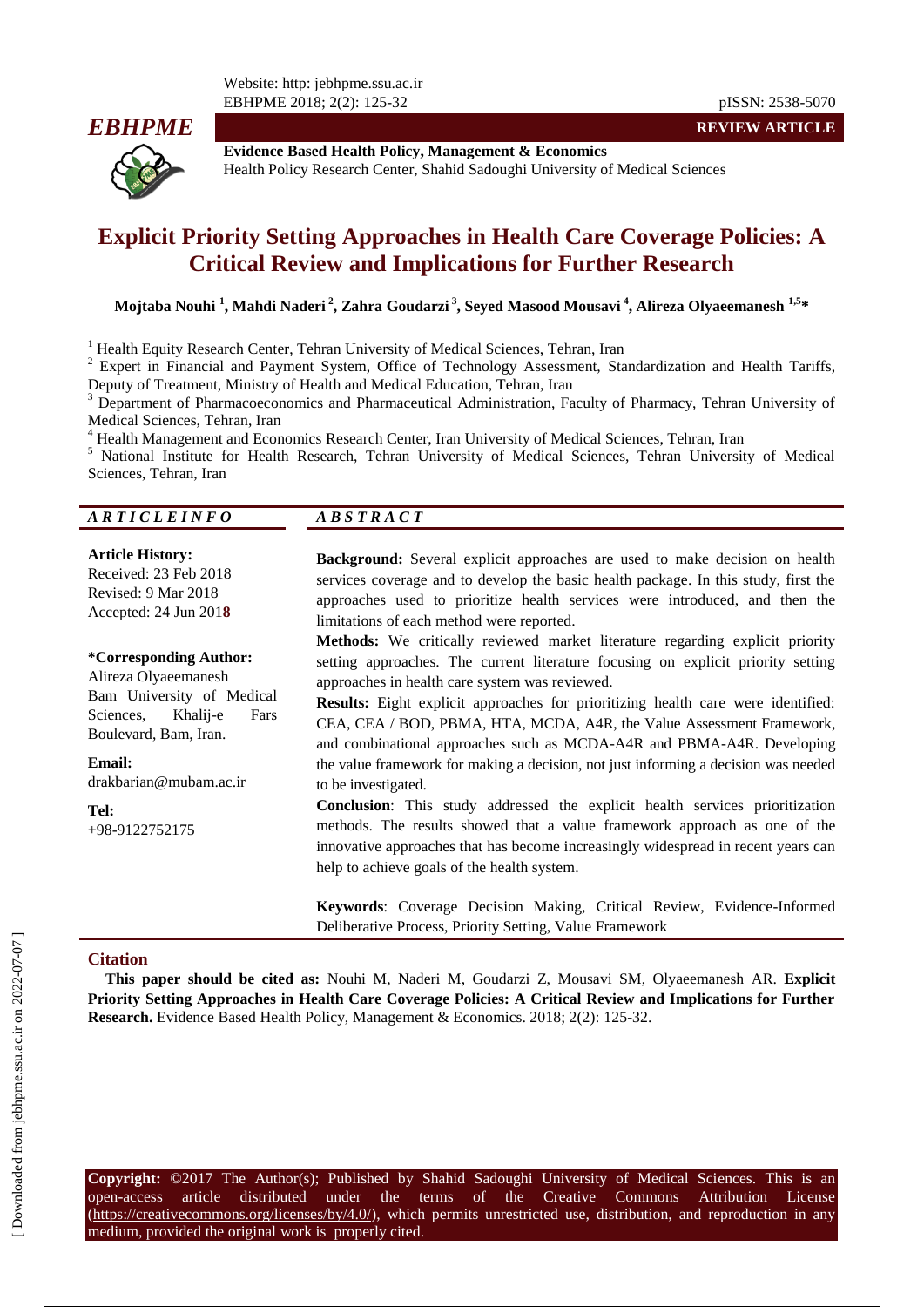

### **Introduction**

Limited resources are important issues that should be considered in health policies (1). The society expects to receive medical services with the highest possible quality. On one hand, an increase in life expectancy led to a significant increase in the utilization of health and rehabilitation services. On the other hand, new medical technologies are growing with a much faster pace than of the health resources (2). It causes a growing gap between resources and health expenditures. Additionally, an increasing amount of budget is allocated to medications and highly sophisticated medical technologies such as orphan drugs and therapy for rare diseases (3). Two decades ago, in most cases, policymakers used implicit priority setting methods to address this challenge. In such methods, the principles of prioritization process are not clearly expressed, the role of stakeholders in the decision-making process is not defined, and the provision of services continues as long as resources are available; furthermore, policymakers are not responsible for unfulfilled needs (4). Implicit methods have been widely criticized in recent decades, and experts have called for increased transparency in decisions such as the development of health services packages and stakeholder participation in the priority setting process. Therefore, policymakers have focused on explicit prioritization in recent years to achieve an acceptable level of satisfaction and acceptability (5). Various approaches have been developed for the explicit priority setting in health services. Each of these approaches has been created and developed in a different ethical and socio-economic context and, therefore, has several strengths and weaknesses. Comprehensive recognition of these explicit prioritization approaches can help policymakers to choose the best one. This study briefly reviewed different explicit health care prioritization approaches. First the initial explanation of each approach was discussed. Then challenges and criticisms were described, and finally some implications of future research were provided.

## **Materials and Methods**

The current literature focusing on explicit priority setting approaches in health care system were reviewed. The critical review method was followed in looking for the studies which directly present an explicit approach in making health care decision. This method focuses on characteristics of different approaches to explore their advantages and weaknesses. The critical review helped the authors to have broader space for thinking about a specific subject. Detailed process of critical review published elsewhere (6-8)

### **Results**

Eight explicit approaches were used for priority setting health care and making coverage decision in the current literature. These approaches are presented in Figure 1.



**Figure 1.** Different explicit approaches in health care decision making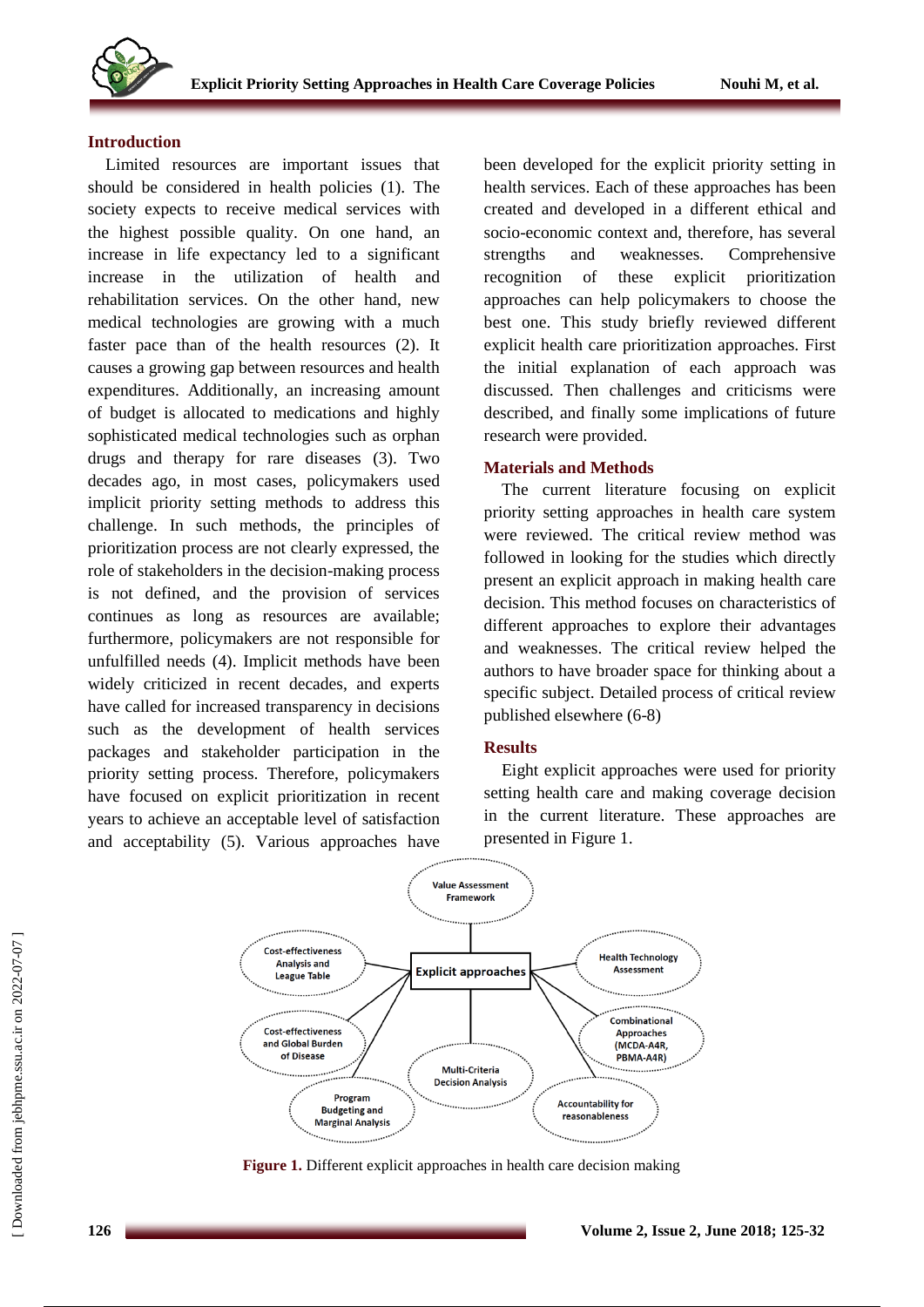

## **Cost-Effectiveness Analysis (CEA) and League Table**

One of the first systematic approaches of explicit decision on health care coverage is costeffectiveness analysis. This approach was initially implemented in the 1990s in the Oregon State Health Plan, and it was used as a decision-making method for service coverage. In this approach, the cost per unit of effectiveness (such as QALY or life expectancy) was calculated, and then findings were ranked in a table named the league table (9). The service with the lowest cost per unit of health has the highest priority. This prioritization process brought significant dissatisfaction, since higher priority services were not what they were expected to be (5). For example, dental capping service ranked higher than vital services, such as appendectomy. The authors, in next versions, tried to classify services prior to the cost-effectiveness analysis to overcome such challenges.

## **Cost-Effectiveness Analysis and Burden of Disease (CEA / BOD)**

Disease burden reported in 1990 has helped health policy-makers to become more accurately aware of the impact of diseases in countries. The findings of these studies have shown that most of the mortality and disability that occurs in the world is due to specific diseases. These diseases have a significant relationship with the level of development and income of the countries (10). Based on the findings of the global burden of diseases, some scholars argued that cost-effective health interventions of each disease should be selected to develop the health benefits package. In fact the cost-effectiveness analysis was used to show valuable health care services. This approach was coned Cost-Effectiveness / Burden of Disease, CEA / BOD (11). While CEA / BOD approach is theoretically useful, it is commonly used in low and middle income countries. This can be due to the complex and highly institutionalized health system of upper middle and high income countries (12). One of the challenges facing the approach is making a policy regarding the rare diseases. The small size of the rare disease burden in comparison with most non-communicable diseases such as cancer or cardiovascular disease could assign low priority to the rare disease. On the other hand, some clinical interventions such as orphan drugs or interventions that receive a small number of individuals are generally challenged by this priority setting approach. Recently the new method named Extended-CEA has been developed to combine CEA analysis with financial protection and distribution of benefits in the society. The E-CEA was used in the third version of Disease Control Priorities project.

## **Health Technology Assessment (HTA)**

Development and introduction of new medical technologies that change service delivery and expectations of service, is one of the main reasons of the health care expenditure. The limited resources of health services make new health technologies, which need significant budget, and are more challengeable. Policy makers are trying to identify the clinical and economic effects of new technologies on the health system, and the financial capacity of organizations in order to make the best possible policy (13). Health Technology Assessment, HTA, has been developed as a systematic way of outlining clinical and economic impacts of new technologies (14). A comprehensive HTA emphasizes on ethical, social, managerial and legal aspects of technology; however, the main focus and heart of the HTA is the cost-effectiveness analysis. Although the HTA is not a solid approach of prioritizing interventions, this method is commonly used to decide on new technologies. However, this approach has faced with considerable challenges for making priority setting of heath care services. Most current in-use technologies were used before the onset of the HTA program in the diagnostic and therapeutic process. In most cases, there is no credible scientific evidence of the effectiveness and economic impact of the technology already being used. Other challenges are the required time to prepare the HTA reports and the number of experts in the process.

**Program Budgeting and Marginal Analysis (PBMA)**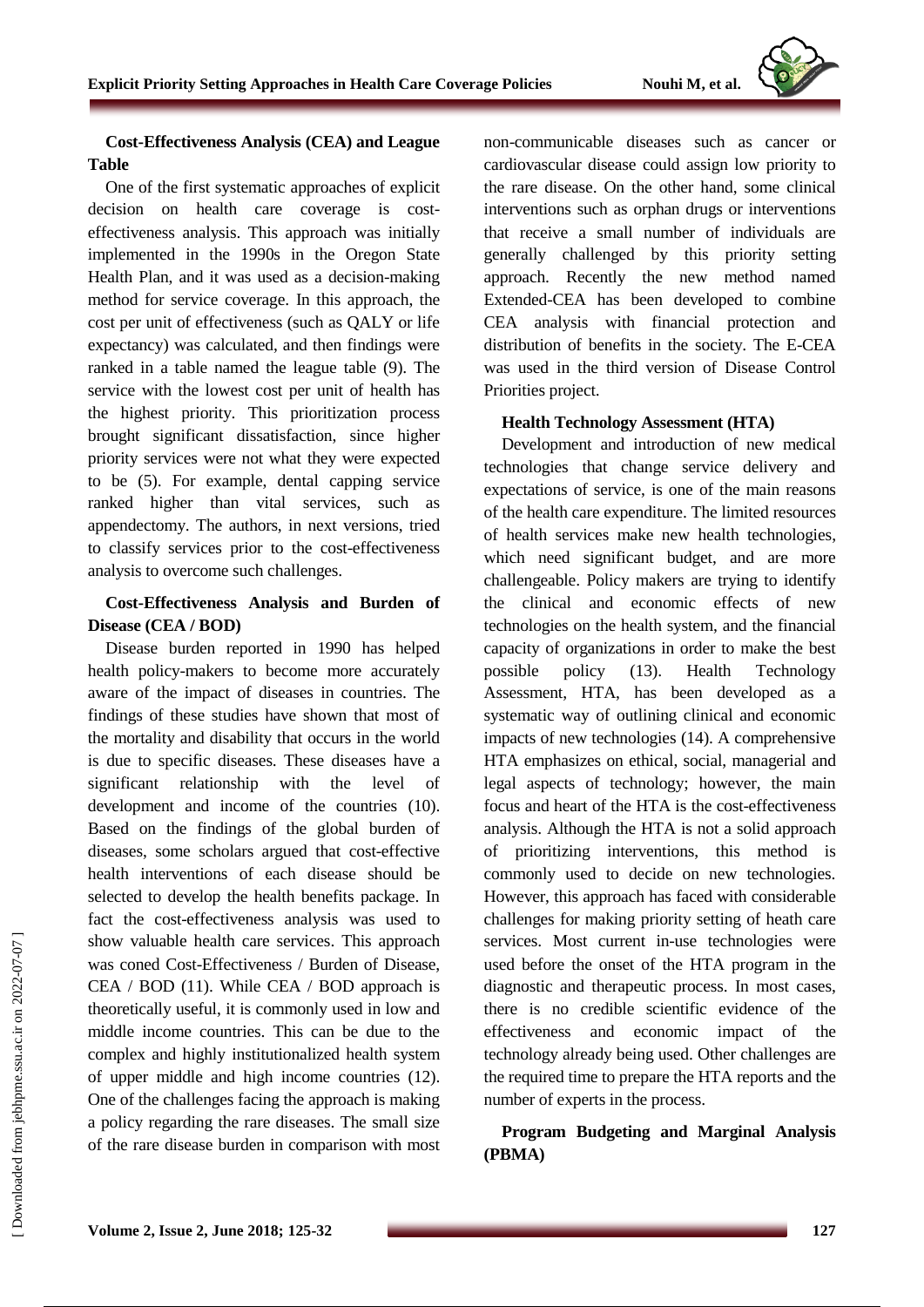

In many situations the priority setting is not about one treatment option and there are different health care services which should be prioritized. Therefore, allocation of resources between different services and different patients should be considered. To address this challenge, the Program Budgeting, Marginal Analysis approach, and PBMA, have been developed. The PBMA approach is based on two economic principles; the first one is the opportunity cost or the loss of the best alternative when one alternative is chosen. The other one is the marginal analysis which examines the benefits and costs of moving from one area of expenditure to another area to determine if benefits of this change are more than costs. This approach is presented in the consequential framework. The PBMA approach is commonly used in closed budget systems.

This approach has two different but related parts. The first section, retrospectively examines how resources were allocated to monitor the allocation of future resources. In this section, the allocated resources are separated to logical plans and the budget effects of each plan are examined for all costs and outcomes (15).

The second part, based on incremental analysis, evaluates benefits and costs of investment proposals. It also can be used to measure reduction in investment. In this section, after identifying the desired list for entering the process of health care provision and the hit list for excluding service from the process, its economic and clinical impact is calculated. When marginal benefits are higher than marginal cost, the intended action is considered as a good one. The PBMA steps are as follows (1,16):

1. Logical definition of the plans

2. Identifying activities and costs carried out so far

3. Identifying suggestions and options for improving resource allocation

4. Evaluating costs and benefits of suggestions and options for improving resource allocation

5. Consultation with stakeholders and target groups about reallocation of resources

- 6. Final approval of adopted policy
- 7. Implementation of the adopted policy
- **8.** Assessing the impact of the adopted policy

This approach is generally applicable at intermediate levels and is less widely used at national and macro levels as a decision-making tool. The PBMA use exhausting data to accomplish; however, the evidences indicated that the important point is the way of thinking in this approach (16).

## **Multi Criteria Decision Making Method (MCDA)**

Explicit prioritization methods have focused excessively on economic benefits of interventions and less attention has been paid to other aspects of interventions. The priority setting in health care is complex, and a wide range of factors and aspects should be considered. In prioritizing health services, factors such as equity, human dignity, satisfaction, and freedom of choice are extremely important issues. Previous approaches could not handle this challenge (13). In order to take all important dimensions into account, the method of Evidence and Value, the impact on decision making framework, called EVIDEM, has been developed. The EVIDEM framework systematically aggregates different criteria for prioritizing health services. There are several techniques to solve this problem, which can be referred to as the Technique for Order Preference by Similarity to Ideal Solution (TOPSIS), Discrete Choice Experiment (DCE). In these techniques, according to experts and previous studies the criteria are selected and the weights of each one are extracted and then ranked in an aggregation model (5).

Although, this method has some limitations, the selection process of the criteria and weights allocated to each criteria highly relies on the subjects' preparation level, position, and attitude toward the research subject (14). In fact, if subjects are not briefed well about the research topic, it is probable that the findings achieved through the MCDM will be misleading. However, collecting a subject set that can represent the study population is a difficult task. Each subject selects criteria based upon his / her personal experiences, non-scientific information, people's opinions, and scientific evidence he / she have studied, which does not necessarily represent the population attitude.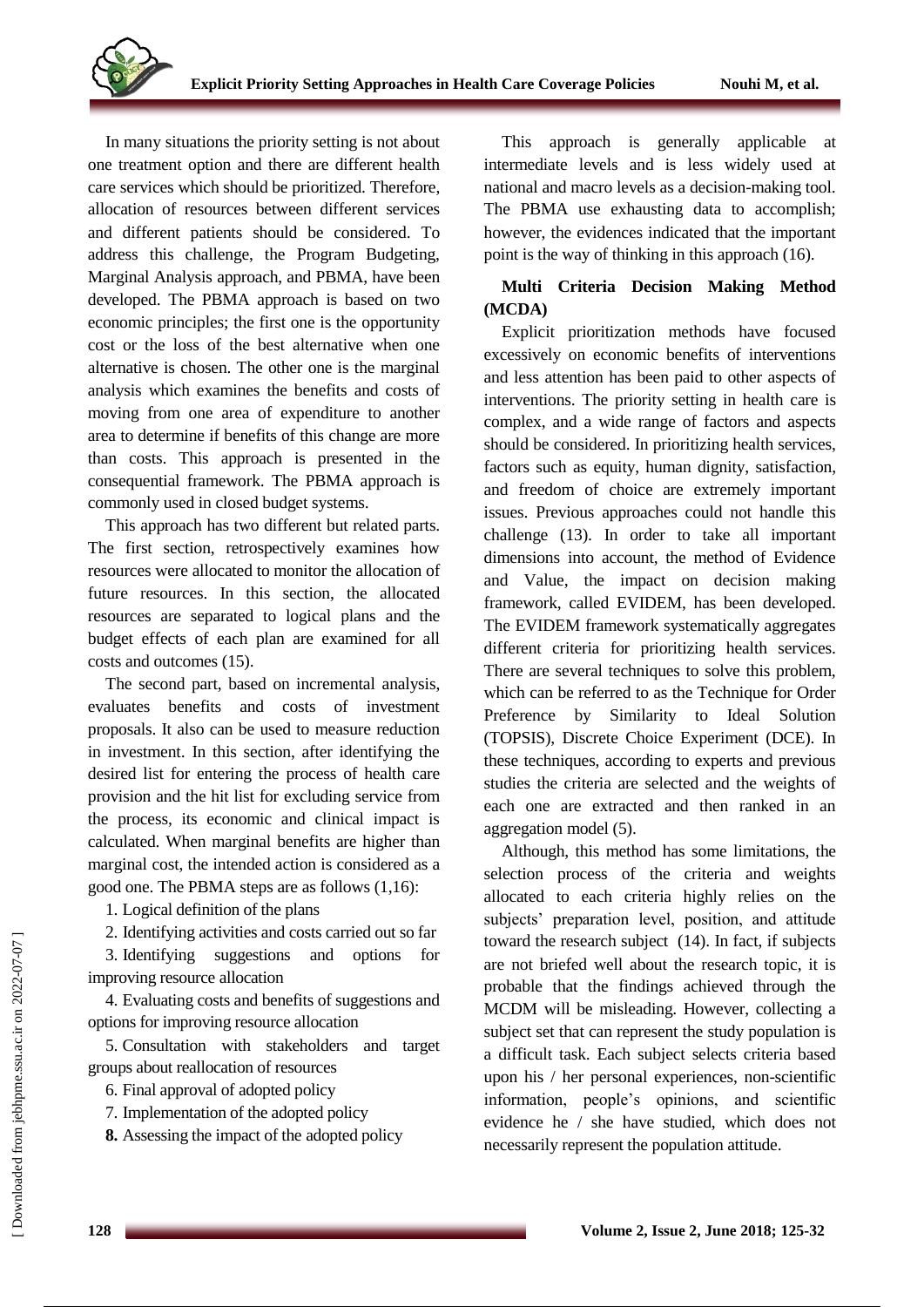

Another matter is the formulation of the problem. In most cases, the matter is not elaborated well enough and the selected criteria are inserted into the decision making model without considering the level of the criteria. Since several factors are included in health services prioritization, the hierarchy of the criteria should be clarified.

### **Accountability for Reasonableness (A4R)**

In most of prioritization and allocation methods, the focus is on the results of the policies. In order to evaluate the success of an approach, the consequences of the implementation of policies are important and procedural justice is in the secondary place (17). This means that procedural justice is worthwhile when it promotes the ultimate outcomes of policies. These prioritization approaches were criticized by many experts. They argued that in the public domain, given the nature of this area, procedural justice is as important as the consequences of policies. This view had been considered in prioritizing and allocating resources in health services as well. The study of Daniel and Sabin in this field led to the A4R framework development. This framework emphasizes on procedural justice in health care decision-making (18). The framework has four conditions: publicity, relevance, appeals, and enforcement (4). Publicity means health services decision making and their related arguments should be publicly available. Relevance means that the evidence or the arguments used by the stakeholders has to be relevant to the subject of the discussion. The appeals refer to establish a mechanism for challenging final decisions by other stakeholders and citizens. Enforcement means the commitment of the leadership to ensure that the three conditions are met (19). Reports show if this framework is well used in the decision making process, the results of prioritization will satisfy stakeholders more. However the A4R approach has been criticized. Some health stakeholders' technical information will make it difficult for other stakeholders with different levels of information to participate in decision making. The decision-making process may be influenced by the presence of influential and powerful people. The A4R framework will be difficult to use in countries that do not establish a proper problem solving negotiation culture.

### **Combinational approaches**

As it was mentioned, each of the explicit prioritizing approaches comes with weak spots which make selecting a single approach hard for policymakers. Consequently, some scholars moved toward combinational approaches of health services prioritization to overcome the limitations. The attention given to the prioritization process in recent years has generally formed combinational approaches with an A4R framework as basis. Some scholars explained that services prioritization is a value-based process (20). They argued acceptable prioritizing approach should be achieved through defined ethical frameworks. There are two combinational approaches, one is resulted from the combination of MCDA and A4R approaches, and the other is the mixture of PBMA and A4R. The MCDA-A4R approach has been more favored than the other one. This approach is known as the "evidence-informed deliberative process", which includes a six-level process: analysis of the current status; formation of stakeholders' panel, identification of the subject-related criteria, gathering evidence for criteria, deliberation, and finally recommendation for implementation (20). This approach has been used in prioritizing several services related to HIV / AIDS patients in Indonesia and also in prioritization of a number of limited health services in Thailand.

Although proponents of this approach (MCDA-A4R) have claimed that it considers the various values of different stakeholders, and provides a proper framework for prioritizing health services, it does not provide a clear solution to the conflict between the values of the stakeholders. It only states that cost-effectiveness, prioritizing people with the most unmet need and financially protecting patients are values in all countries; while evidences suggest that in different communities, values in prioritizing health services can be very different and varied. On the other hand, this method does not have a theoretical view about the interaction between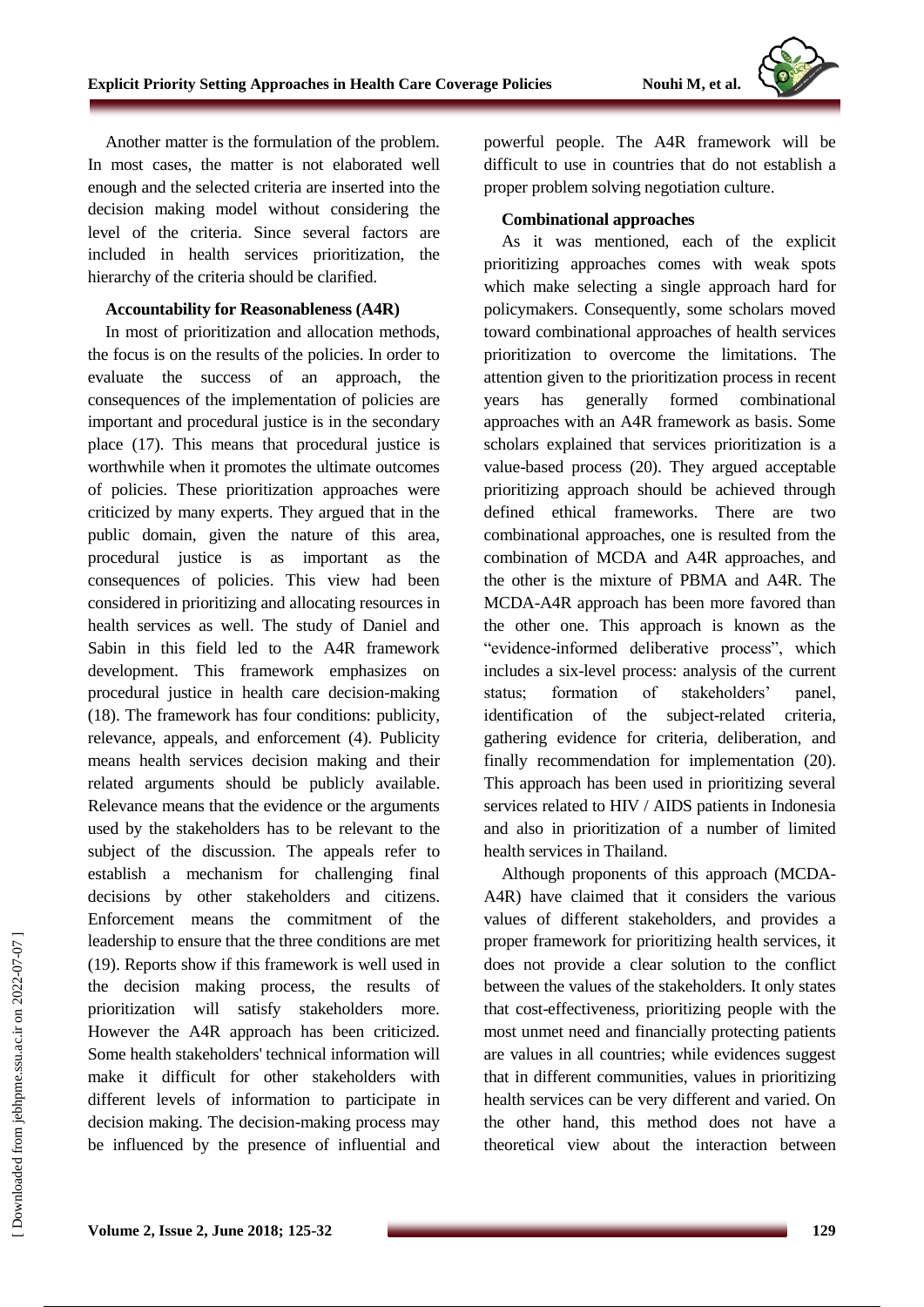

values of society and the criteria used. Since health care coverage is a value-laden judgment and every individual is influenced by his value system, it cannot be expected that taking this method will meet all community values.

Hall believes that limiting the achievement to the society values in health services prioritization is not constrained to the MCDA-A4R approach; however, other methods can reach this goal (21). He expresses that if the cost effectiveness analysis methodology can represent the society values like the MCDA-A4R method, there will be no reason to prefer MCDA-A4R over the cost effectiveness analysis, but just another way to quantify the objectives (21). Lauer et al. (22), critically reviewed the propositions emphasized by Baltussen. They claimed that focusing on the prioritization

micro-process does not solely suffice, but higher levels such as the prioritization macro-process, which can be introduced by the World Health Organization (WHO) and others should be ignored. Gopinathan et al. (23), argued that the analysis domain should be selected beyond the space formulated through MCDA-A4R method; therefore, more variables and determinants can be considered in the prioritization process and attention can be shifted from health services to public health interventions as well.

### **Value Framework**

In recent years, the increase of health expenses and the growing development of advanced pharmaceutical technologies have created a challenge for health policymakers for covering such medicines. Policymakers have tried to make medicines more available while trying to convince the medicine producing companies to continue their research and development in this field. Due to this duality, a framework called "value assessment framework" has been developed (24). This approach has been promoted by scholars to prioritize and to assign fair price for new medicines. Several types of such approaches have been reported, which all differ in methodology, perspective, and domain (24-27). Even though some of these value assessment frameworks were developed in one geographic domain, they have shown inconsistencies in their decision making criteria. Such frameworks are majorly developed for adding an awareness feature to the decision making process; while a policymaker needs a value framework to make right decisions.

Some scholars believe that priority setting of health care services is a normative action necessitating the value judgment. Different people prioritize services relying on their experiences, scientific knowledge, non-scientific information and their own reasoning. For instance, in the eyes of a physician, an expensive service would be valuable, while this service might not be much important in view of a policymaker. Therefore, without considering this condition that political economy is formulated in relation to services prioritization and coverage, one cannot expect to achieve a decision making framework agreed by all stakeholders. In fact, the current developed value assessment framework does not have a significant difference with cost-benefit analysis (28), or it can be expressed that one way or another, it is a type of combinational approach. Therefore, developing a value framework agreed by main stakeholders and determining the policy economy of health services coverage can be a suitable field of research.

### **Conclusion**

Priority setting in health services is a valueladen action influenced by the social value system of each society. This study addressed the explicit health services prioritization methods. A value framework approach as one of the innovative approaches that has become increasingly widespread in recent years can help to achieve goals of the health system. Studies in this area have some problems in identifying the nature and types of values in the health system and the way of developing a rational hierarchy of values; therefore, a robust method for quantifying them can be a good topic for future studies.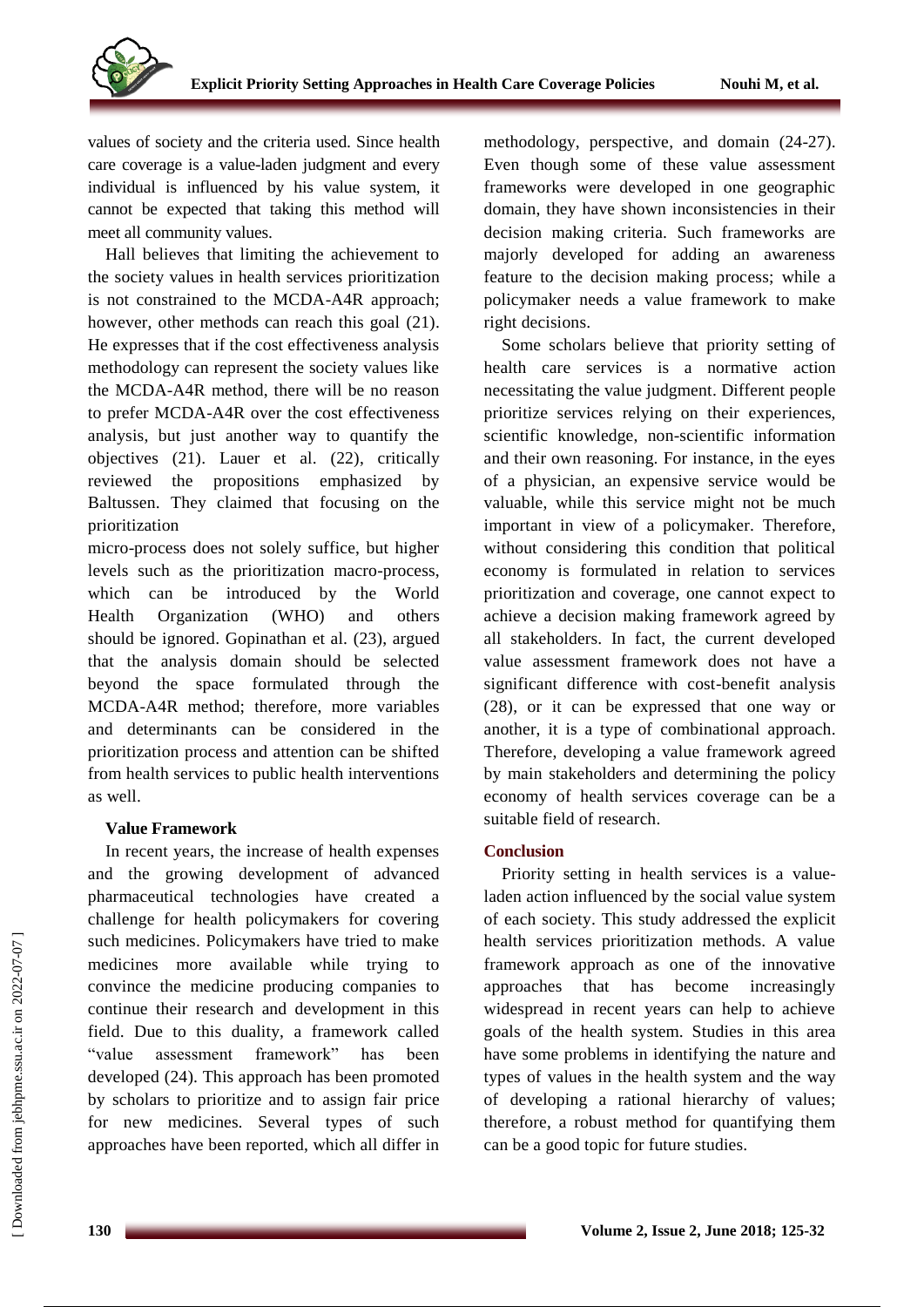

### **Conflicts of Interest**

The authors declare that there is no any conflict of interest.

## **Authors' contributions**

Nouhi M, Olyaeemanesh A, Naderi M, designed

## **References**

- 1) Peacock SJ, Mitton C, Ruta D, Donaldson C, Bate A, Hedden L. Priority setting in healthcare: towards guidelines for the program budgeting and marginal analysis framework. Expert Rev Pharmacoecon Outcomes Res. 2010; 10(5): 539- 52. Epub 2010 / 10/19.
- 2) Levin C, Chisholm D. Cost-Effectiveness and Affordability of Interventions, Policies, and Platforms for the Prevention and Treatment of Mental, Neurological, and Substance Use Disorders. In: Patel V, Chisholm D, Dua T, Laxminarayan R, Medina-Mora ME, editors. 3rd Ed. Mental, Neurological, and Substance Use Disorders: Disease Control Priorities: Washington; 2016. p: 219-236.
- 3) Nouhi M, Naderi M, Olyaeemanesh A. The Revision of the Health Benefits Package in current literature: A Concept Clarification . Evidence Based Health Policy, Management & Economics. 2017; 1(4): 253-60.
- 4) Moosa MR, Maree JD, Chirehwa MT, Benatar SR. Use of the 'Accountability for Reasonableness' Approach to Improve Fairness in Accessing Dialysis in a Middle-Income Country. PLoS One. 2016; 11(10): e0164201. Epub 2016/10/05..
- 5) Defechereux T, Paolucci F, Mirelman A, Youngkong S, Botten G, Hagen TP, et al. Health care priority setting in Norway a multicriteria decision analysis. BMC Health Serv Res. 2012; 12(1): 39-46. Epub 2012/02/18.
- 6) Karak T, Kutu FR, Nath JR, Sonar I, Paul RK, Boruah RK ,et al. Micronutrients (B, Co, Cu, Fe, Mn, Mo, and Zn) content in made tea (Camellia sinensis L.) and tea infusion with health prospect: A critical review. Critical reviews in food science and nutrition. 2017; 57(14): 2996-3034.

research; Nouhi M, Naderi M, Godarzi Z wrote the paper. Mousavi SM had responsibility for final content. All authors read and approved the final manuscript.

- 7) Wilson DM, Nam MA, Murphy J, Victorino J, Gondim E, Low G. A critical review of published research literature reviews on nursing and healthcare ageism. Journal of clinical nursing. 2017; 26(23-24): 1-12.
- 8) Levison JH, Levinson JK, Alegría M. A Critical Review and Commentary on the Challenges in Engaging HIV-Infected Latinos in the Continuum of HIV Care. AIDS and Behavior. 2018: 22(6): 1-13.
- 9) Sach TH, Smith RD, Whynes DK. A 'league table' of contingent valuation results for pharmaceutical interventions: a hard pill to swallow? Pharmacoeconomics. 2007; 25(2): 107-27. Epub 2007/01/26.
- 10) Kapiriri L, Razavi D. How have systematic priority setting approaches influenced policy making? A synthesis of the current literature. Health Policy. 2017; 121(9): 937-46. Epub 2017/07/25.
- 11) Panatto D, Amicizia D, Ansaldi F, Marocco A, Marchetti F, Bamfi F, et al. Burden of rotavirus disease and cost-effectiveness of universal vaccination in the Province of Genoa (Northern Italy). Vaccine. 2009; 27(25-26): 3450-3. Epub 2009/02/10..
- 12) Smith-Spangler CM, Juusola JL, Enns EA, Owens DK, Garber AM. Population strategies to decrease sodium intake and the burden of cardiovascular disease: a cost-effectiveness analysis. Ann Intern Med. 2010; 152(8): 481-7, W170-3. Epub 2010/03/03.
- 13) .Angelis A, Kanavos P. Multiple Criteria Decision Analysis (MCDA) for evaluating new medicines in Health Technology Assessment and beyond: The Advance Value Framework. Soc Sci Med. 2017;188(1):137-56. Epub 2017/ 08/ 05.